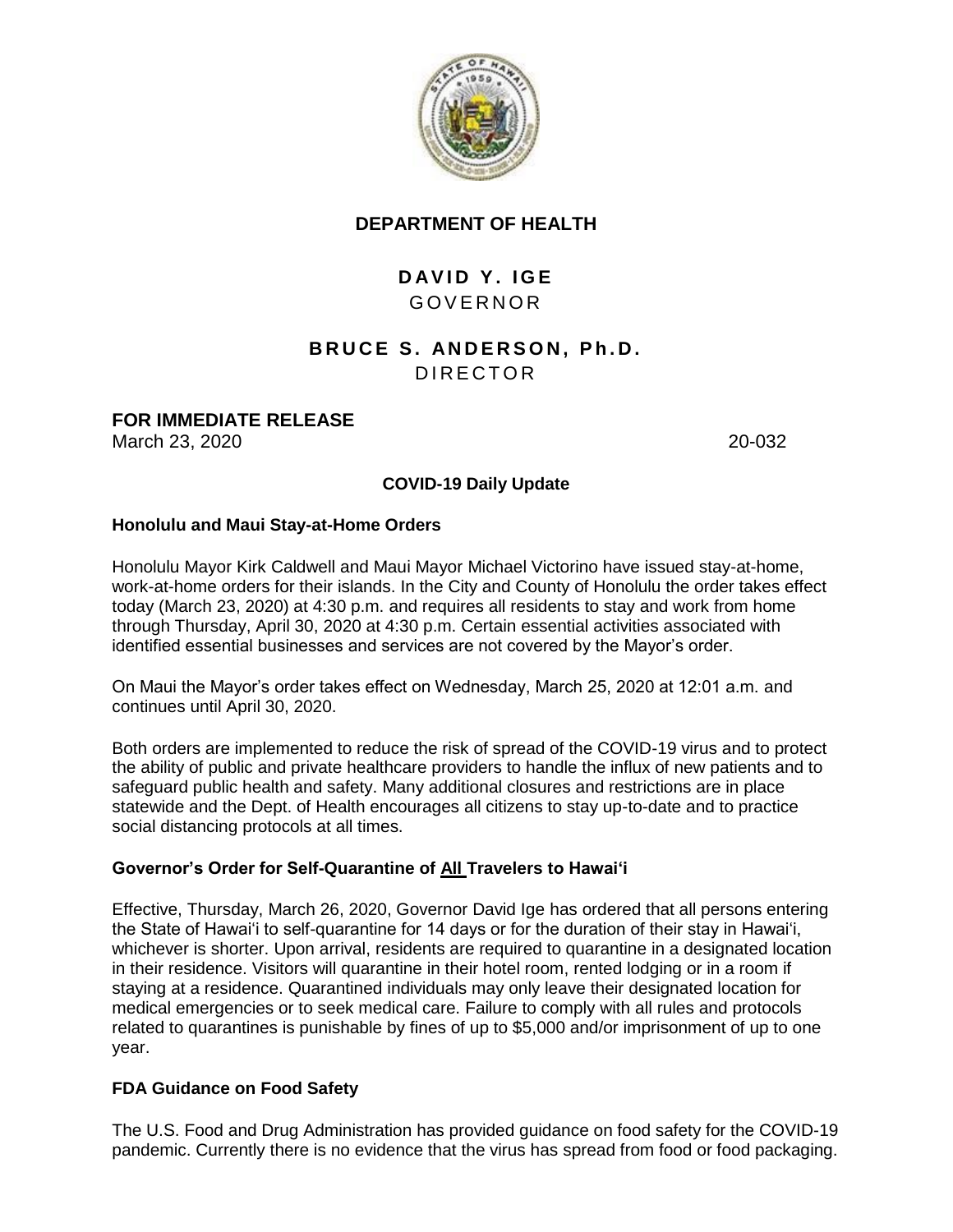The FDA is also aggressively monitoring the market for fraudulent COVID-19 testing kits. Complete information on food safety and approved testing can be found at: [http://www.afdo.org](http://www.afdo.org/)

The DOH reminds people to be judicious when shopping for food and essential goods so that kūpuna and others in need are able to purchase necessary items.

#### **Who should be tested?**

Individuals who are not experiencing systems do not need to be tested. DOH strongly urges public health and healthcare professionals to prioritize testing among three specific groups:

- 1. Health care workers and first responders with COVID-19 symptoms.
- 2. Older Americans who have symptoms of COVID-19, especially those living in congregate settings.
- 3. Individuals who may have other illnesses that would be treated differently if they were infected with COVID-19 and therefore physician judgment is especially important for this population.

Other people with mild illness should help protect our most vulnerable and conserve our precious supplies by practicing social distancing measures, monitoring their illness, and calling their healthcare provider if their symptoms worsen or persist.

Guidance and guidelines for public health professionals and healthcare workers: [www.cdc.gov/covid19](http://www.cdc.gov/covid19)

#### **Social Distancing**

COVID-19 recommendations are changing the rules on how much physical distance individuals should keep from each other. Cancelling events that do not allow attendees to be at least six feet apart—the equivalent of two arms-length—and avoiding unnecessary physical meeting with others are proven strategies to mitigate the spread of the virus. The effectiveness of these initiatives largely depends on the cooperation and compliance from the public.

#### **21 New Positive Cases on three islands**

As of March 23, 2020, there is a total of 77 presumptive or positive COVID-19 cases in Hawai'i. 61 of these cases involve Hawai'i residents and the majority (49) are on O'ahu. Travel or contact with a traveler is the risk factor in 47 cases, and only one case has no travel history. The cause of the virus in 29 cases is unknown. Please note, that as the number of cases rises daily it may take health professionals longer to investigate possible sources for individual cases.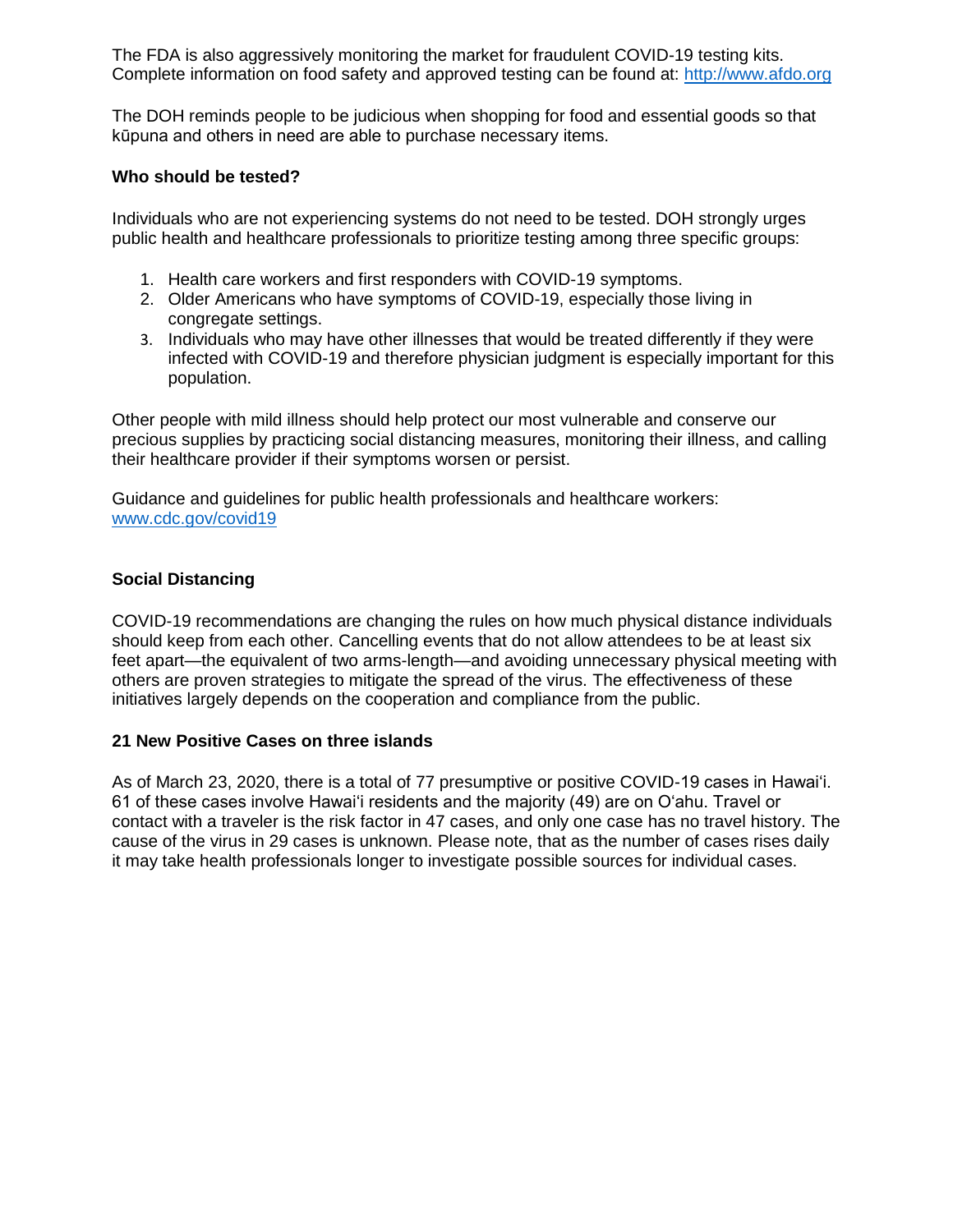# **Hawaii COVID-19 Counts**

# *As of 3/22/2020 at 12:00 Noon*

|                            | Reported<br>3/22/2020 | <b>Reported</b><br>since<br>2/28/2020 |
|----------------------------|-----------------------|---------------------------------------|
| <b>Total Cases</b>         | 21                    | 77                                    |
|                            |                       |                                       |
| <b>Residence</b>           |                       |                                       |
| <b>HI</b> Residents        | 13                    | 61                                    |
| <b>Non-HI Residents</b>    | 3                     | 11                                    |
| Unknown                    | 5                     | 5                                     |
|                            |                       |                                       |
| <b>County of Diagnosis</b> |                       |                                       |
| Honolulu                   | 12                    | 53                                    |
| Hawaii                     | 2                     | 5                                     |
| Maui                       | 2                     | 11                                    |
| Kauai                      | $\overline{0}$        | 3                                     |
| Unknown                    | 5                     | 5                                     |
| <b>Age Group</b>           |                       |                                       |
| Adult (>18 yrs)            | 21                    | 75                                    |
| Pediatric (0-18 yrs)       | $\theta$              | 2                                     |
|                            |                       |                                       |
| <b>Hospitalizations</b>    |                       |                                       |
| Hospitalized               | $\mathbf{1}$          | $\overline{4}$                        |
| Not hospitalized           | $\overline{0}$        | 23                                    |
| Unknown                    | 20                    | 50                                    |
|                            |                       |                                       |
| <b>Risk Factors</b>        |                       |                                       |
| Travel                     | $\mathbf{1}$          | 47                                    |
| Community                  | $\overline{0}$        | $\mathbf{1}$                          |
| Unknown                    | 20                    | 29                                    |

## **Definition of Community Spread**

Community spread is defined as cases that cannot be traced back to a traveler and have absolutely no travel related or involved connection with travel. We have been informed that there are residents of Hawai'i who believe all COVID-19 positive cases originate from visitors to the state. Unfortunately, there is stigma developing against visitors in Hawai'i. We're asking the media to help people understand that of the 77 positive test results to date, 47 of them are the result of traveling **residents**. **The majority of cases are residents** who returned home after traveling. At this time, there may be residents returning home from a school that has closed or from other essential travel. It is important for all travelers to monitor their health for 14 days after traveling and to avoid exposing others and stay at home.